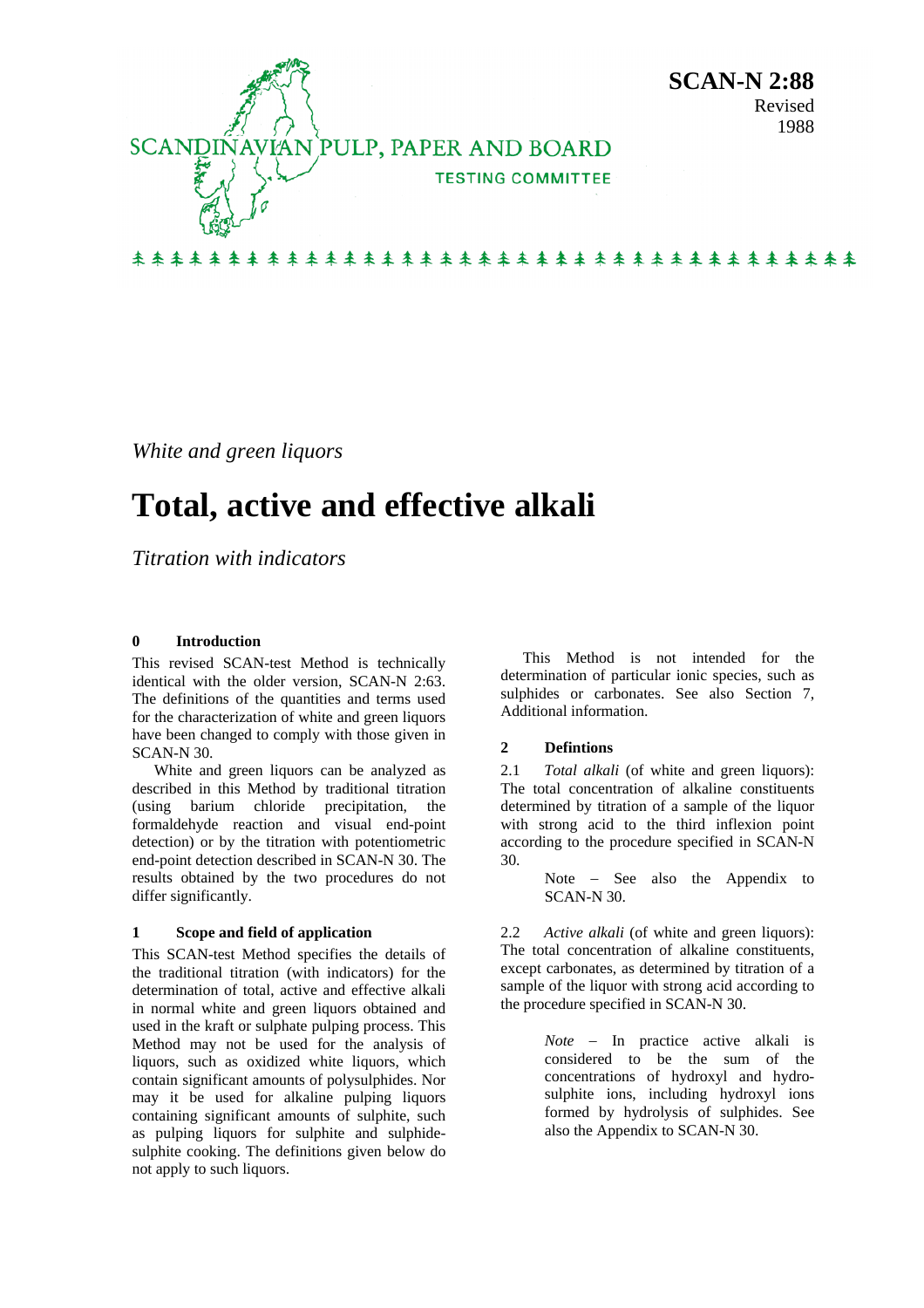2.3 *Effective alkali* (of white and green liquors): The concentration of strongly alkaline constituents determined by titration of a sample of the liquor with strong acid to the first inflexion point in the procedure specified in SCAN-N 30.

> *Note* − In practice this is considered to be the concentration of hydroxyl ions, including those formed from sulphides by hydrolysis. See also the Appendix to SCAN-N 30.

Quantities and units used for characterising white and green liquors are discussed in the Appendix to SCAN-N 30.

#### **3 Principle**

To a measured amount of the liquor, barium chloride solution is added to precipitate the carbonate. Effective alkali is determined by titration with acid to the thymolphthalein endpoint (pH 9,5). Formaldehyde is then added to convert the hydrogen sulphide ions to a strong base and active alkali is determined by continuing the titration to the phenolphthalein endpoint (pH 8). Finally the titration is continued to the bromophenol blue end-point (pH 4) to give the total alkali.

#### **4 Reagents**

In the preparation of reagents, use only chemicals of analytical grade and distilled water.

4.1 *Hydrochloric acid*, 1 mol/l. The actual concen-tration should be known to the nearest 0,005 mol/l.

4.2 *Barium chloride solution*, 200 g of  $BaCl<sub>2</sub> \cdot 2H<sub>2</sub>O$  per litre.

4.3 Formaldehyde, HCHO about 35 %. Neutralize with about 1 mol/l sodium hydroxide solution to a faint red colour with phenolphthalein as the indicator.

4.4 *Thymolphthalein indicator,* 0,1 %. Dissolve 0,1g in 100 ml of ethanol.

4.5 *Phenolphthalein indicator*, 0,1 %. Dissolve 0,1 g in 100 ml of ethanol.

4.6 *Bromophenolblue indicator*, 0,1 %. Dissolve 0,1 g in 100 ml of distilled water.

### **5 Procedure**

Pipette 5,0 ml of the liquor into a 200 ml conical flask. Dilute with about 30 ml of distilled water and add 20 ml of the barium chloride solution (4.2)

> *Note* − Since toxic gases may be released, the titration should be performed under a hood, or other measures should be taken to protect the operator.

Titrate immediately with the hydrochloric acid (4.1) from a 25 ml burette, using 0,5 ml of the thymolphthalein solution (4.4) as the indicator. Note the acid consumption at the end-point as *a* ml.

Add immediately 5 ml of neutralized formaldehyde solution (4.3), wait for 30 s and titrate to a very faint blue colour. Add 0,5 ml of the phenolphthalein indicator (4.5) and titrate to a faint pink colour. Note the total acid consumption at this point as *b* ml.

Add 0,5 ml of bromophenolblue solution (4.6) and continue the titration to the end-point, indicated by a colour change from blue-violet to yellow. Note the total consumption of acid as *c* ml.

#### **6 Calculation and report**

The results may be given in units of substance concentration (moles per litre) or in the conventional way as "grams of sodium hydroxide per litre".

To obtain the results in moles per litre calculate as follows

effective alkali:  $a \cdot m/v$ active alkali:  $b \cdot m/v$ total alkali:  $c \cdot m/v$ 

where

- *a* is the consumption of acid to the thymolphthalein end-point, in millilitres,
- *b* is the consumption of acid to the phenolphthalein end-point, in millilitres,
- *c* is consumption of acid to the bromophenol blue end-point, in millilitres,
- *m* is the concentration of the hydrochloric acid, in moles per litre,
- *is the volume of sample taken, in millilitres.*

If the final results are required in "grams of sodium hydroxide per litre", multiply the above